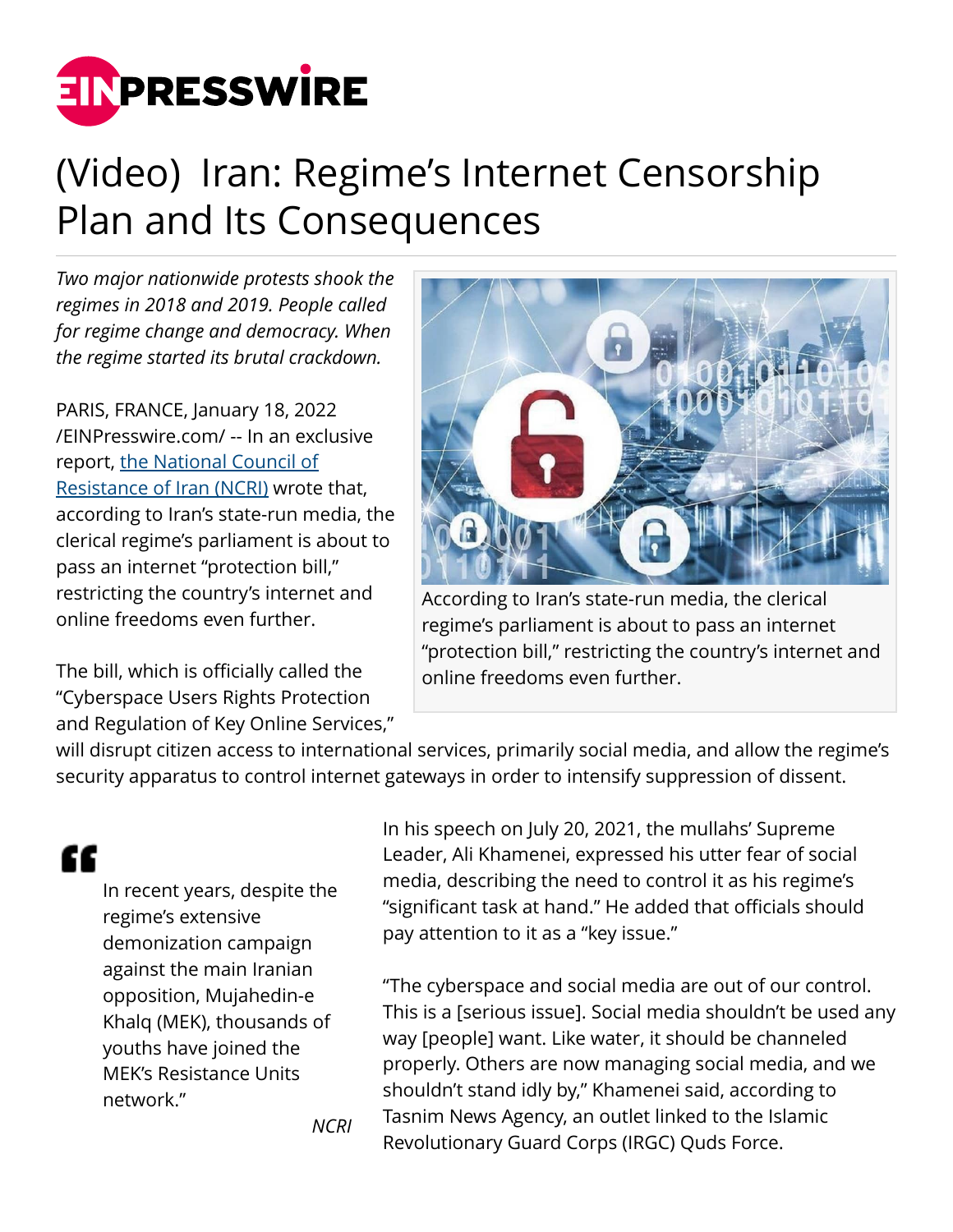"The enemy has taken a combat formation through social media. The [regime] should also take its own position and prepare itself," Khamenei acknowledged.

Other regime officials have expressed similar fears. "It is like handing [the social media] to the enemy so it could perform psychological operations amid the economic warfare," Brigadier General Gholamreza Jalali, head of the regime's Civil Defense Organization, told the state-run ISNA news agency in March 2021.

Two major nationwide protests shook the regime's foundations in 2018 and 2019. People called for regime change and democracy. When the regime started its brutal crackdown, citizen journalists and the social network of the main Iranian opposition quickly spread the news of the regime's vicious actions and people's calls for democracy to the world community. In addition, protesters and the opposition used social media to organize further protests.

The Iranian regime had to impose an internet blackout to prevent additional



On July 20, 2021, the mullahs' Supreme Leader, Ali Khamenei, said his utter fear of social media, describing the need to control it as his regime's "significant task at hand." He added that officials should pay attention to it as a "key issue."



The Iranian regime had to impose an internet blackout to prevent additional uprisings and to stop news and information flow to the outside world. Iranians from all walks of life use social media to organize daily protests.

uprisings and to stop news and information flow to the outside world. Iranians from all walks of life use social media to organize daily protests due to exacerbating economic and social woes.

In recent years, despite the regime's extensive demonization campaign against the main Iranian opposition, [Mujahedin-e Khalq \(MEK\)](https://english.mojahedin.org/a-primer-on-the-history-of-the-peoples-mojahedin-organization-of-iran/), thousands of youths have joined the MEK's Resistance Units network The MEK's Resistance Units have been shattering the regime's atmosphere of suppression and fear by conducting daring daily operations under the nose of the mullahs' overt and covert agents.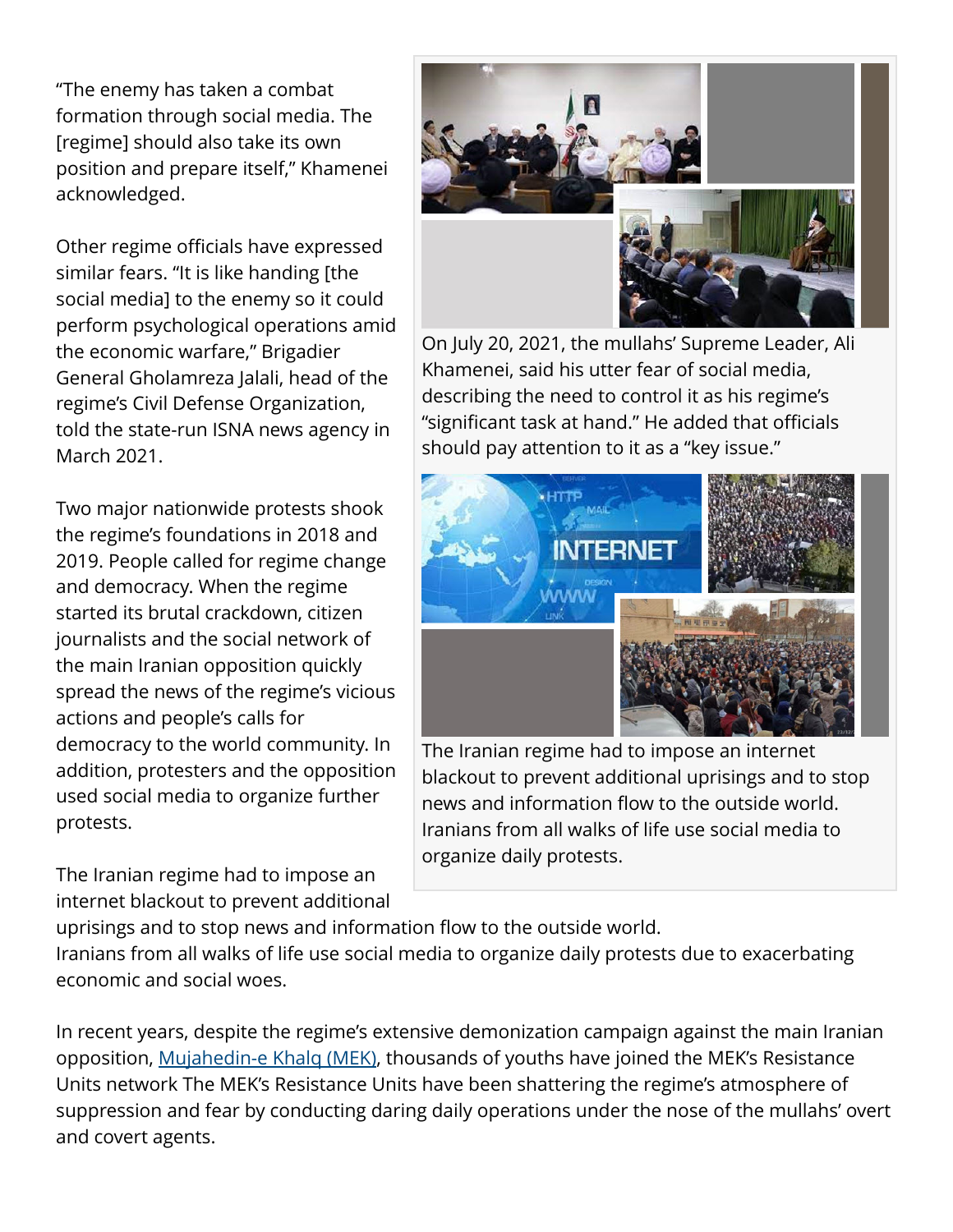"The MEK, stationed in the capital of a European country, are busy night and day creating an ambiance against the Islamic Republic on Twitter, Instagram, and Telegram," General Ebrahim Golfam, Cultural Deputy at the Joint Chiefs of the regime's Armed Forces, said in May 2019.

So, by adopting the new bill to restrict the internet, the regime intends to prevent the ruling theocracy's downfall. It will also have severe economic consequences for millions of Iranians who earn a living through social media, particularly during the worsening Covid-19 crisis.

For roughly over one million Iranians, social media platforms such as Instagram, Telegram, and Twitter serve as virtual businesses. The proposed bill requires international technology firms to have a legal representative in Iran as a means of cooperating with Tehran to increase online surveillance.

Companies that host unregistered social media apps in Iran would risk penalties. Millions of Iranians must either turn to regime-affiliated platforms and risk their basic freedoms or risk sinking deeper into poverty.



The regime's former Minister of Information Technology, Mohammad Javad Azari Jahromi, acknowledged that the bill curtails access to information and leads to a complete ban on popular messaging apps.



It added that the bill will "deliver an irreparable blow to small online businesses" while increasing the rate of brain drain and further aggravating the people's grievances against the ruling regime.

The regime's former Minister of Information Technology, Mohammad Javad Azari Jahromi, acknowledged that the bill curtails access to information and leads to a complete ban on popular messaging apps.

In a letter to Reza Taghipour, Chairman of the Joint Commission to Review the "protection bill," the Parliamentary Research Center warned about the economic and social consequences of adopting this bill.

According to the parliament's Research Center on December 31, 2021, the bill's adverse impact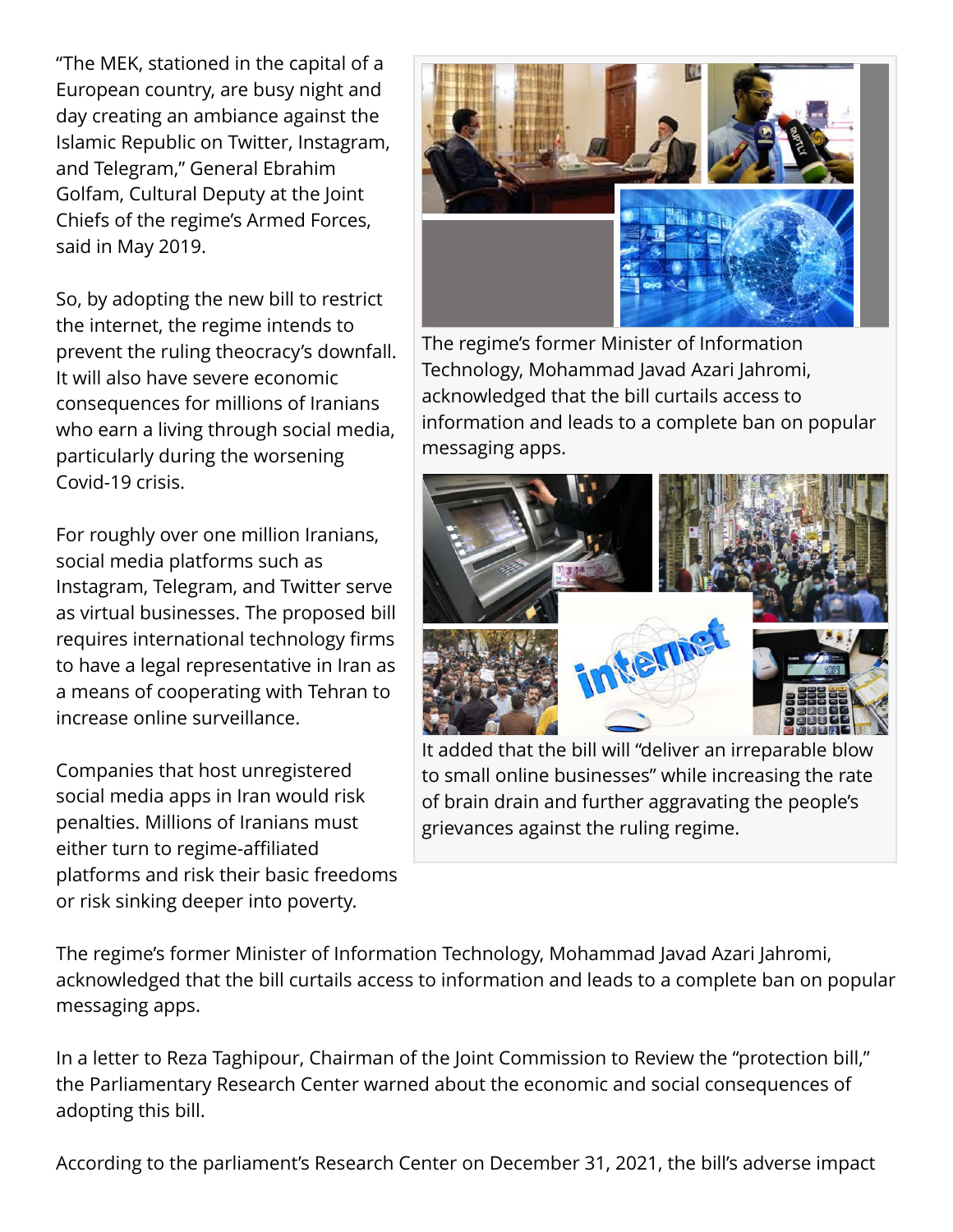on the digital economy will induce a significant capital exodus while encouraging corruption and embezzlement.

It added that the bill will "deliver an irreparable blow to small online businesses" while increasing the rate of brain drain and further aggravating the people's grievances against the ruling regime.

Who is Behind the "Protection Bill"?

While the regime's ultimate goal is internet censorship and control, some institutions and individuals are directly



The regime is in a serious bind. If it adopts the bill, it would risk major protests by an already angry population. And if it doesn't, then more youth will join the MEK, and protests would become more organized and more frequent.

involved and will stand to benefit from the so-called "protection bill." These include: "Research Institute of Islamic Culture and Art", "Research Institute of Islamic Culture and Thought", "Center for Deep Strategic Studies" and "Institute for Research and Explanation of the Discourse of the Islamic Revolution."

These entities receive budgets from the government but are private institutions under the IRGC and Khamenei's control. The Institute of Islamic Culture and Thought alone receives 293 trillion rials from the 2022-2023 general budget. Meanwhile, the share of the Cancer Research Institute of the University of Tehran in the 2022-2023 budget is 50 billion rials.

Nepotism and corruption also play a role. Abbas Moradi, Sina Kalhor, Massoud Fayazi, and Ruhollah Momen are some notable individuals and relatives of regime officials behind the measure. They promote "domestic social media platforms."

Massoud Fayazi, the Scientific supervisor of the bill's review has no background in computer science. He told the state TV that "the era of filtering social media is over," and that the regime should instead "establish basic regulations for internet services."

By forcing international social medial platforms out of Iran, companies like Sharif Amid Computer Company will take over the market. This company is headed by Maryam Zakani, daughter of Tehran's Mayor Alireza Zakani, and her husband Hossain Heydari. Heydari also works in Arsh Ideographer Company, another application-developing company, whose most prominent application is "Rubika."

Currently, Iran's service providers allow users to download this application for free. However, there is some speculation that after social media platforms like Telegram are forced out of Iran,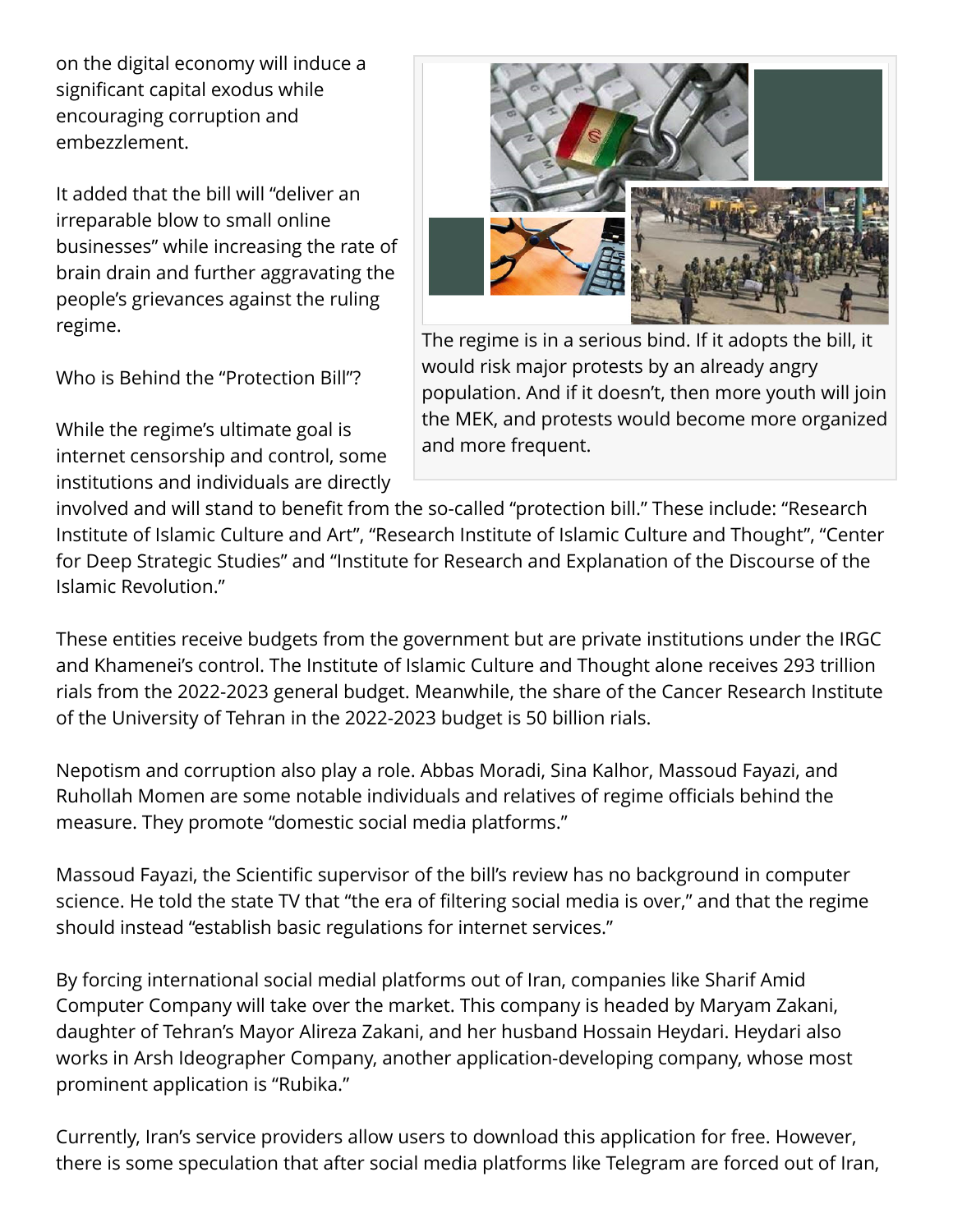Rubika would shift to a paid subscription model.

Another so-called domestic application is "Instagram Plus." In a TV debate on July 31, 2021, Abbas Mordai, another planner of the "protection bill," acknowledged that, "On Instagram Plus we will have online banking." "Moradi's words revived the bitter experience of previous attempts to produce local copies of social media platforms such as Golder Telegram, or search engines. These actions resulted in squandering millions of dollars of the country's wealth," the state-run Hamshahri daily reported on August 2, 2021.

Quoting Nima Namdari, Member of the Board of Directors of Tehran Computer Guild System, Hamshahri wrote that adopting the internet protection plan will result in a "10,000 trillion rials embezzlement [equivalent to \$35 million based on the current free-market exchange rate]."

"According to this plan, 10% percent of the shares of private companies providing telecommunication services will be provided to the Ministry of Communications to develop replacement apps for filtered platforms. If the Ministry of Communications does not meet this objective, this credit will be handed over to the Secretariat of the High Council for Cyberspace," which is controlled by Khamenei.

Like other decisions adopted by the regime, limiting the internet will spark major protests, a "bitter nightmare" already predicted by state-run media. "While people are crushed under the burden of poverty and Covid-19 has damaged many businesses, the parliament is seeking to pass a law [restricting] internet. This plan has shocked society, as people fear the loss of their businesses. This will have consequences," the state-run Khabar-e Fori website reported on December 1, 2021.

Despite Khamenei's direct order for controlling social media, his handpicked deputies in parliament are hesitating. "The most basic issues are left unattended in our country due to mismanagement.

Then we seek approval to intrude on people's privacy, and under the pretext of protection, reduce the speed of the Internet and bandwidth," said a member of parliament, Ruhoallh Hazrat-Pour, on November 14, according to Khan-e Mellat News Agency.

The regime is in a serious bind. If it adopts the bill, it would risk major protests by an already angry population. And if it doesn't, then more youth will join the MEK, and protests would become more organized and more frequent.

if this is the very definition of a desperate regime whose days are numbered because it has run out of options and can find no way out of compounding crises.

Shahin Gobadi **NCRI** +33 6 51 65 32 31